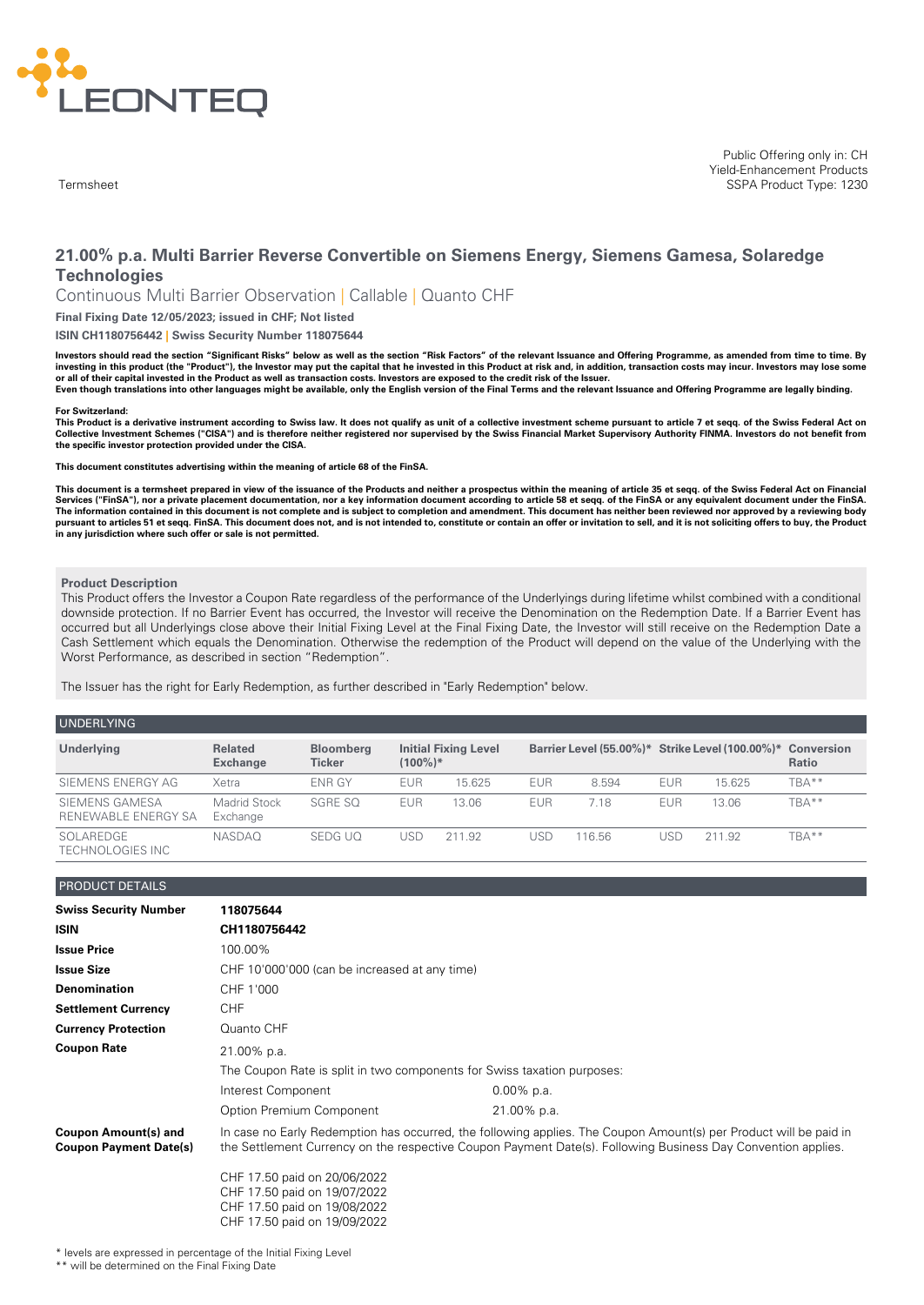| CHF 17.50 paid on 19/10/2022 |
|------------------------------|
| CHF 17.50 paid on 21/11/2022 |
| CHF 17.50 paid on 19/12/2022 |
| CHF 17.50 paid on 19/01/2023 |
| CHF 17.50 paid on 20/02/2023 |
| CHF 17.50 paid on 20/03/2023 |
| CHF 17.50 paid on 19/04/2023 |
| CHF 17.50 paid on 23/05/2023 |

# DATES

| <b>Subscription Start Date</b>                          | 04/05/2022                                                     |                                          |                              |  |
|---------------------------------------------------------|----------------------------------------------------------------|------------------------------------------|------------------------------|--|
| <b>Subscription End Date</b>                            | 12/05/2022 14:00 CEST                                          |                                          |                              |  |
| <b>Initial Fixing Date</b>                              | 12/05/2022                                                     |                                          |                              |  |
| <b>Issue Date</b>                                       | 23/05/2022                                                     |                                          |                              |  |
| <b>Last Trading Day</b>                                 | 12/05/2023                                                     |                                          |                              |  |
| <b>Final Fixing Date</b>                                | 12/05/2023 (subject to Market Disruption Event provisions)     |                                          |                              |  |
| <b>Redemption Date</b>                                  | 23/05/2023 (subject to Settlement Disruption Event provisions) |                                          |                              |  |
| <b>Early Redemption</b>                                 |                                                                | <b>Early Redemption Observation Date</b> | <b>Early Redemption Date</b> |  |
| <b>Observation and Early</b><br><b>Redemption Dates</b> |                                                                | 12/08/2022                               | 19/08/2022                   |  |
|                                                         |                                                                |                                          |                              |  |

|   | <b>Early Redemption Observation Date</b> | <b>Early Redemption Date</b> |
|---|------------------------------------------|------------------------------|
|   | 12/08/2022                               | 19/08/2022                   |
| 2 | 12/09/2022                               | 19/09/2022                   |
| 3 | 12/10/2022                               | 19/10/2022                   |
| 4 | 14/11/2022                               | 21/11/2022                   |
| 5 | 12/12/2022                               | 19/12/2022                   |
| 6 | 12/01/2023                               | 19/01/2023                   |
| 7 | 13/02/2023                               | 20/02/2023                   |
| 8 | 13/03/2023                               | 20/03/2023                   |
| 9 | 12/04/2023                               | 19/04/2023                   |

If any of the above-mentioned Early Redemption Observation Dates is not an Exchange Business Day for an Underlying, the next following Exchange Business Day for that Underlying shall be the respective Early Redemption Observation Date. General Terms and Conditions apply also to the Early Redemption Observation Dates as if they were Final Fixing Dates. If any of the above-mentioned Early Redemption Dates is not a Business Day, the next following Business Day will apply.

# REDEMPTION

In case no Early Redemption has occurred, the following applies. The Coupon Amount(s) per Product will be paid in any case at the respective Coupon Payment Date(s). In addition the Investor is entitled to receive from the Issuer on the Redemption Date per Product:

| Scenario 1                        | If a Barrier Event has NOT occurred, the Investor will receive a Cash Settlement in the Settlement Currency equal to:<br>Denomination                                                                                                                                                                                                                                                                                                                                                                                                                                                                                                                                          |  |  |
|-----------------------------------|--------------------------------------------------------------------------------------------------------------------------------------------------------------------------------------------------------------------------------------------------------------------------------------------------------------------------------------------------------------------------------------------------------------------------------------------------------------------------------------------------------------------------------------------------------------------------------------------------------------------------------------------------------------------------------|--|--|
| <b>Scenario 2</b>                 | If a Barrier Event has occurred and                                                                                                                                                                                                                                                                                                                                                                                                                                                                                                                                                                                                                                            |  |  |
|                                   | If the Final Fixing Level of the Underlying with the Worst Performance is at or below the respective Strike<br>a.<br>Level, the Investor will receive a round number (i.e. Conversion Ratio) of the Underlying with the Worst<br>Performance per Product. Any potential fractional Conversion Ratio entitlements (Fraction of Underlyings)<br>will be paid in cash, based on the Final Fixing Level. Fractions of Underlyings will not be cumulated.<br>If the Final Fixing Level of the Underlying with the Worst Performance is above the respective Strike Level,<br>b.<br>the Investor will receive a Cash Settlement in the Settlement Currency equal to:<br>Denomination |  |  |
| <b>Initial Fixing Level</b>       | Official close of the respective Underlying on the Initial Fixing Date on the Related Exchange, as determined by the<br>Calculation Agent.                                                                                                                                                                                                                                                                                                                                                                                                                                                                                                                                     |  |  |
| <b>Final Fixing Level</b>         | Official close of the respective Underlying on the Final Fixing Date on the Related Exchange, as determined by the<br>Calculation Agent.                                                                                                                                                                                                                                                                                                                                                                                                                                                                                                                                       |  |  |
| <b>Worst Performance</b>          | For each Underlying the performance is calculated by dividing its Final Fixing Level by the respective Initial Fixing Level.<br>The Worst Performance corresponds to the lowest of all so calculated values, as determined by the Calculation Agent.                                                                                                                                                                                                                                                                                                                                                                                                                           |  |  |
| <b>Barrier Event</b>              | A Barrier Event shall be deemed to occur if at any time on any Exchange Business Day during the Barrier Observation<br>Period the level of at least one of the Underlyings' prices has been traded at or below the respective Barrier Level, as<br>reasonably determined by the Calculation Agent.                                                                                                                                                                                                                                                                                                                                                                             |  |  |
| <b>Early Redemption</b>           | On each Early Redemption Observation Date, the Issuer has the right, but not the obligation to call all Products for Early<br>Redemption on the respective Early Redemption Date.                                                                                                                                                                                                                                                                                                                                                                                                                                                                                              |  |  |
|                                   | On the respective Early Redemption Date the Investor will receive a Cash Settlement in the Settlement Currency equal<br>to the Denomination, plus the Coupon Amount for the respective Coupon Payment Date. No further payments will be<br>made thereafter.                                                                                                                                                                                                                                                                                                                                                                                                                    |  |  |
| <b>Barrier Observation Period</b> | 12/05/2022 - 12/05/2023                                                                                                                                                                                                                                                                                                                                                                                                                                                                                                                                                                                                                                                        |  |  |
|                                   |                                                                                                                                                                                                                                                                                                                                                                                                                                                                                                                                                                                                                                                                                |  |  |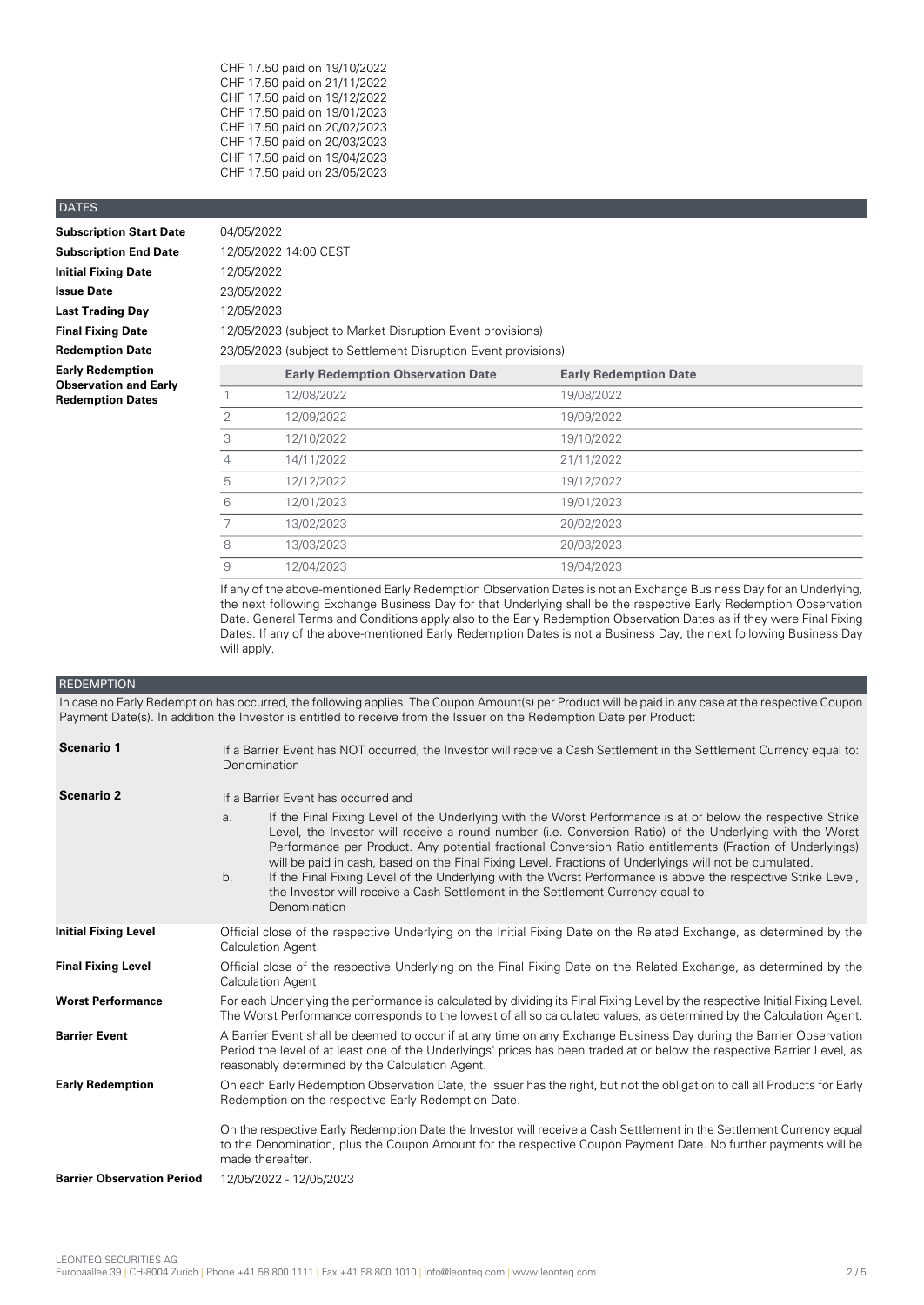**FX Rate**

Denomination divided by the Strike Level which is expressed as absolute value in the relevant Underlying currency and converted where necessary into the Settlement Currency using the FX Rate.

The foreign exchange rate to be used for the conversion of the relevant Underlying currency into the Settlement Currency which appears on the Bloomberg page "BFIX" on the Final Fixing Date at 10 a.m. local time New York, respectively for Underlyings with the Related Exchange located in the Asia-Pacific region at 4 p.m. local time Hong Kong and as reasonably determined by the Calculation Agent.

| <b>ESG SCORES</b>                  |                   |
|------------------------------------|-------------------|
| <b>Underlying</b>                  | <b>ESG Scores</b> |
| SIEMENS ENERGY AG                  |                   |
| SIEMENS GAMESA RENEWABLE ENERGY SA |                   |
| SOLAREDGE TECHNOLOGIES INC         |                   |

| <b>GENERAL INFORMATION</b>                  |                                                                                                                                                                                  |
|---------------------------------------------|----------------------------------------------------------------------------------------------------------------------------------------------------------------------------------|
| <b>Issuer</b>                               | Leonteg Securities AG, Guernsey Branch, St Peter Port, Guernsey<br>(Rating: Fitch BBB- with positive outlook, JCR BBB+ with stable outlook, Supervisory Authority: FINMA / GFSC) |
| <b>Lead Manager</b>                         | Leonteg Securities AG, Zurich, Switzerland                                                                                                                                       |
| <b>Calculation Agent</b>                    | Leonteg Securities AG, Zurich, Switzerland                                                                                                                                       |
| <b>Paying Agent</b>                         | Leonteg Securities AG, Zurich, Switzerland                                                                                                                                       |
| <b>Distribution Fees</b>                    | Up to 1.00% (incl. VAT, if any. Reference is made to section "Remunerations to Third Parties" herein and to the General<br>Terms and Conditions of the Programme.)               |
| Listing/Exchange                            | Not listed                                                                                                                                                                       |
| <b>Secondary Market</b>                     | Daily price indications will be available from 09:15 - 17:15 CET on www.leonteq.com, Refinitiv [ISIN]=LEOZ or [ISIN]=LEOZ<br>and Bloomberg [ISIN] Corp or on LEOZ.               |
| <b>Quoting Type</b>                         | Secondary market prices are quoted dirty; accrued interest is included in the prices.                                                                                            |
| <b>Quotation Type</b>                       | Secondary market prices are quoted in percentage.                                                                                                                                |
| <b>Coupon Day Count Conven-</b><br>tion     | 30/360; Unadjusted; Accruing during each coupon period (including start and excluding end date).                                                                                 |
| <b>Settlement Type(s)</b>                   | Cash Settlement or Delivery of Underlying                                                                                                                                        |
| <b>Minimum Investment</b>                   | CHF 1'000                                                                                                                                                                        |
| <b>Minimum Trading Lot</b>                  | CHF 1'000                                                                                                                                                                        |
| <b>Clearing</b>                             | SIX SIS Ltd, Euroclear, Clearstream                                                                                                                                              |
| <b>Depository</b>                           | SIX SIS Ltd                                                                                                                                                                      |
| Public Offering only in                     | Switzerland                                                                                                                                                                      |
| Form                                        | Uncertificated Securities                                                                                                                                                        |
| Governing Law / Jurisdiction Swiss / Zurich |                                                                                                                                                                                  |

The definition "Issuing Party/Parties" as used herein, means the Issuer, as indicated in section "General Information".

| <b>TAXATION SWITZERLAND</b>       |                                                                                                                                                                                                                                                                                                                                                                                                                                                                                                                                                                                                                    |
|-----------------------------------|--------------------------------------------------------------------------------------------------------------------------------------------------------------------------------------------------------------------------------------------------------------------------------------------------------------------------------------------------------------------------------------------------------------------------------------------------------------------------------------------------------------------------------------------------------------------------------------------------------------------|
|                                   | <b>Swiss Federal Stamp Duty</b> Secondary market transactions are not subject to Swiss stamp duty. The possible Delivery of the Underlying may be<br>subject to Swiss stamp duty.                                                                                                                                                                                                                                                                                                                                                                                                                                  |
| tax domicile in Switzer-<br>land) | <b>Swiss Federal Income Tax</b> For private investors with tax domicile in Switzerland holding the Product as part of their private property, the Interest<br>(for private investors with Component of the coupon on the respective payment date(s) is subject to the Federal Direct Tax. The Option Premium<br>Component is considered as a capital gain and is therefore tax exempt for such Investors.<br>The tax treatment regarding the cantonal and communal income taxes can differ from the tax treatment regarding the<br>Federal Direct Tax. But in general the income tax treatments are corresponding. |
| <b>Swiss Withholding Tax</b>      | The Product is not subject to the Swiss withholding tax.                                                                                                                                                                                                                                                                                                                                                                                                                                                                                                                                                           |

The tax information provided herein is a non-binding summary and only provides a general overview of the potential Swiss tax consequences linked to this Product at the time of issue. Tax laws and tax interpretation may change at any time, possibly with retroactive effect.

Investors and prospective Investors are advised to consult with their tax advisers with respect to the Swiss tax consequences of the purchase, ownership, disposition, lapse or exercise or redemption of a Product in light of their particular circumstances. The Issuing Parties and the Lead Manager hereby expressly exclude any liability in respect of any possible tax implications.

# **Information with regards to FATCA (Foreign Account Tax Compliance Act)**

Any payment under this Product may be subject to withholding tax (such as, inter alia, withholding related to FATCA or 871(m) of the US Tax Code). Any payments due under this Product are net of such tax. If an amount in respect of Section 871(m) of the U.S. Tax Code were to be deducted or withheld from interest, principal or other payments on the Products, none of the Issuer, any Paying Agent or any other person would be required to pay additional amounts as a result of the deduction or withholding of such tax, i.e. the Investor would receive a significant lower amount than he would have received without such deduction or withholding.

# PRODUCT DOCUMENTATION

It is intended that the Products will be issued under a base prospectus ("Base Prospectus") as per article 45 FinSA approved by SIX Exchange Regulation AG ("SIX Exchange Regulation") in its capacity as Swiss Prospectus Office. Only the Final Terms, which will be available no later than on the Issue Date, together with the Base Prospectus of the relevant Issuance and Offering Programme (the "Programme") dated 24 September 2021 containing all further relevant terms and conditions, shall form the entire and legally binding documentation for this Product ("Product Documentation"). The Final Terms will be registered with SIX Exchange Regulation in its capacity as Swiss Prospectus Office. The Final Terms should always be read together with the Base Prospectus. Definitions used in this Termsheet, but not defined herein, shall have the meaning given to them in the Final Terms and the Base Prospectus. Even though a translation into other languages might be available, only the English version of the Final Terms jointly with the Base Prospectus are legally binding.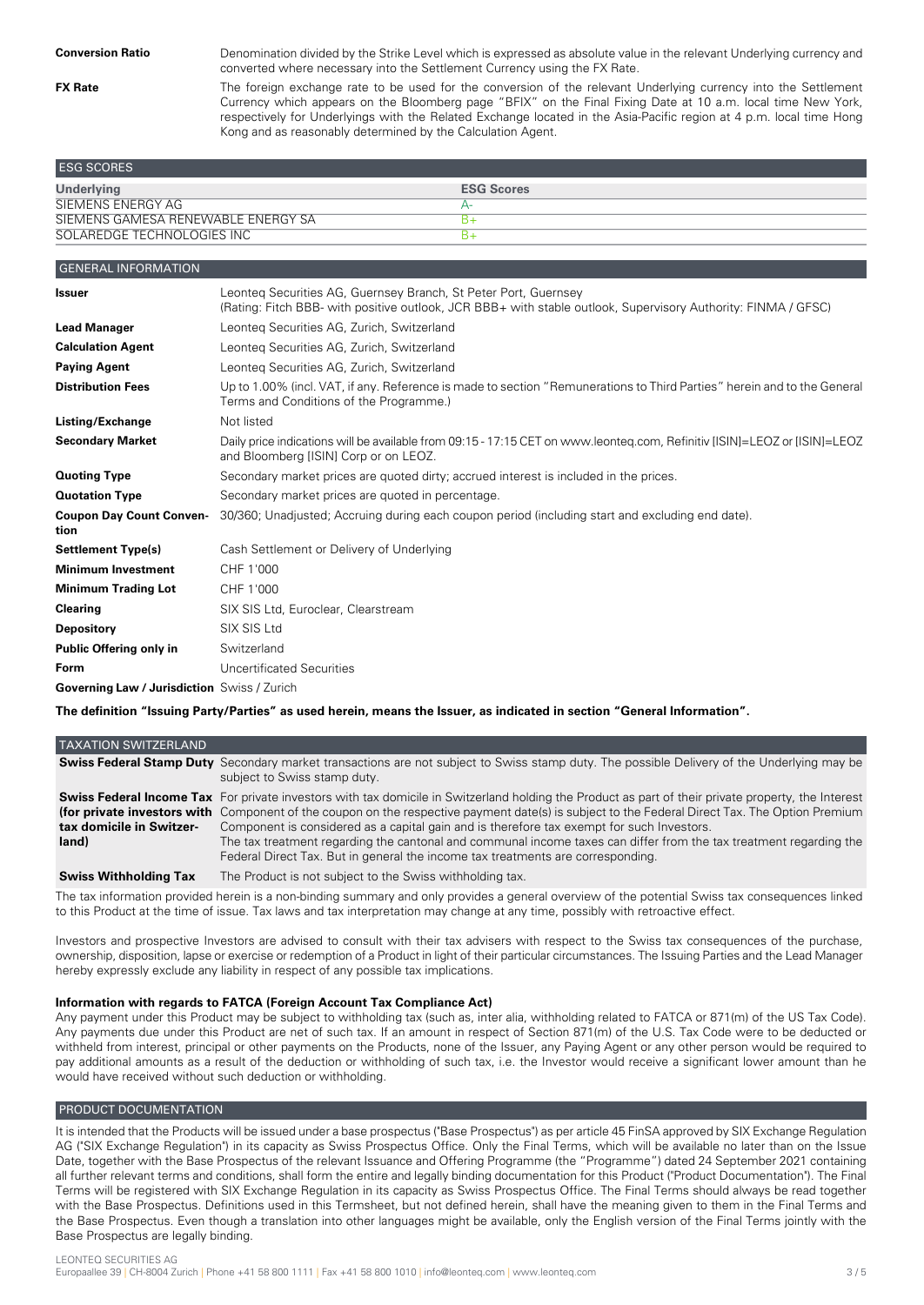The Products may be offered, sold or advertised, directly or indirectly, in Switzerland to retail clients (Privatkundinnen und -kunden) in the meaning of the FinSA ("Retail Clients") in accordance with the FinSA.

A Swiss key information document / key information document in accordance with Regulation (EU) No 1286/2014 (PRIIPs Regulation) has been prepared in relation to the Products and may be obtained, free of charge, upon request from the Lead Manager (see the contact details below).

Notices to Investors in connection with this Product shall be validly given in accordance with the terms and conditions of the Programme. In addition, any changes with regard to the terms and conditions of this Product will be published on the relevant Termsheet on www.leonteq.com under the section "Products" or, for listed products, in any other form as permitted by the rules and regulations of the relevant Exchange. Notices to Investors relating to the Issuing Parties will be published under the section "About Leonteq" on www.leonteq.com and/or on the web page of the respective Issuing Party.

Insofar as this publication contains information relating to a Packaged Retail and Insurance-based Investment Product (PRIIP), a Key Information Document in accordance with Regulation (EU) No 1286/2014 (PRIIPs Regulation) is available and can be obtained from www.priipkidportal.com.

During the whole term of this Product, the Product Documentation can be ordered free of charge from the Lead Manager at Europaallee 39, 8004 Zurich (Switzerland), via telephone (+41 58 800 1111\*), fax (+41-(0)58-800 1010) or via e-mail (termsheet@leonteq.com). Please note that all calls made to numbers marked with an asterisk (\*) are recorded. By calling such number, your consent to the recording is deemed given.

# SIGNIFICANT RISKS

Prospective Investors should ensure that they fully understand the nature of this Product and the extent of their exposure to risks and they should consider the suitability of this Product as an investment in the light of their own circumstances and financial condition. Products involve a high degree of risk, including the potential risk of expiring worthless. Potential Investors should be prepared in certain circumstances to sustain a total loss of the capital invested to purchase this Product as well as the transaction costs. Prospective Investors shall consider the following important risk factors and read the section "Risk Factors" of the Programme for details on all other risk factors to be considered.

This is a structured product involving derivative components. Investors should make sure that their advisors have verified that this Product is suitable for their portfolio taking into account the investor's financial situation, investment experience and investment objectives.

The terms and conditions of the Product may be subject to adjustments during the lifetime of the Product as set out in the Programme.

**Product Specific Risks**: To the extent that this Product is not capital protected, investors may lose some or all of their investment as well as the transaction costs as they are fully exposed to the performance of the Underlyings. The Product does not confer any claim to receive rights and/or payments of the Underlying, such as dividend payments, unless explicitly stated in the documentation governing the Product. Please refer to the Product Documentation as regards the further Product specific risk factors to be taken into account.

**Issuer Risk**: Investors are exposed to the credit risk of the Issuer. If the Issuer is not able to make a payment or becomes insolvent, investors could lose some or all of their investment.

**Market Risk**: Market risk may have a negative impact on the value of and the return on an investment in the Product. Market risk is the risk associated with the effect of changes in market factors such as interest and foreign exchange rates, equity and commodity prices, credit spreads or implied volatilities, on the value of assets and liabilities held for both the short and long term. Market risk may also lead to an early redemption of the Product (e.g. in the event of a hedging disruption).

**Liquidity Risk**: The Issuer or, as the case may be, the guarantor or a third party appointed by the Issuer or guarantor, if any, intends to act as market maker in relation to the Product and it will use commercially reasonable efforts to provide indicative bid and offer prices for the Product on a regular basis under normal market conditions. However, such market maker does not have an obligation to provide prices for the Product. Liquidity of the Product in the secondary market may be limited and an active trading market for the Product may not develop. Accordingly, investors may not be able to sell their Product.

**Currency Risk**: If the investor's reference currency is different from the currency, in which the Product is denominated, the investor bears the currency risk between the two currencies. The fluctuations in exchange rates could have an adverse effect on the value of or return on an investment in the Product, even if the redemption amount would otherwise provide for a positive return. If the Underlyings are calculated in a currency different from the Currency of the Product, the conversion into the Currency of the Product will be carried out at the relevant exchange rate.

**Early Termination and Reinvestment Risk**: The Product may be redeemed prior to its maturity (be it by declaration of the issuer or as a result of certain events specified in the terms of the Product) and investors must consider that in case of such an early redemption, investors will not receive any further coupon payments after the occurrence of the early redemption and the early redemption amount may be significantly below the issue / purchase price paid and the redemption amount payable at maturity. Investors may not be able to reinvest the early redemption amount in a financial instrument with the same profit potential and additional transaction costs may be incurred as a consequence of a reinvestment of the early redemption amount.

**Illiquidity of Underlying**: One or, if applicable, more of the Underlyings might be or become illiquid over the life time of the Product. Illiquidity of an Underlying might lead to larger bid/offer spreads of the Product and/or to an extended time period for buying and/or selling the Underlying respective to acquire, unwind or dispose of the hedging transaction(s) or asset(s) or to realise, recover or remit the proceeds of such hedging transaction(s) or asset(s) which might implicate a postponed redemption or delivery and/or a modified redemption amount, as reasonably determined by the Calculation Agent.

#### ADDITIONAL INFORMATION / DISCLAIMER

# **Prudential Supervision**

Leonteq Securities AG is authorised as securities firm and subject to prudential supervision by FINMA. Leonteq Securities AG, Guernsey Branch is regulated by the Guernsey Financial Services Commission ("GFSC").

#### **Conflict of Interests**

The Issuing Parties and/or the Lead Manager and/or any third party appointed by them, as the case may be, may from time to time, as principal or agent, have positions in, or may buy or sell, or make a market as well as be active on both sides of the market at the same time in any securities, currencies, financial instruments or other assets underlying the products to which this document relates. The Issuer's and Lead Manager's and/or the